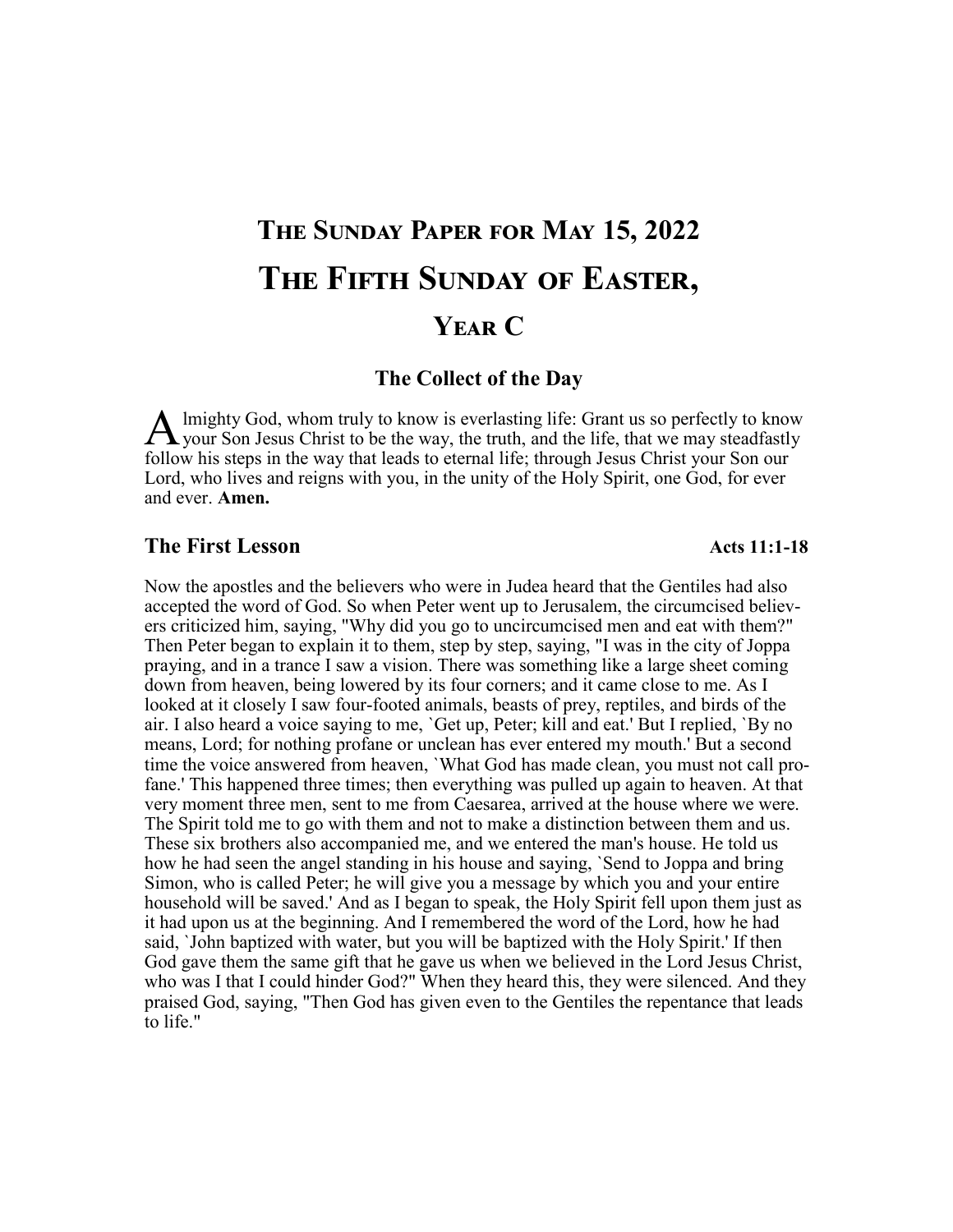# **The Psalm Psalm 148**

1 Hallelujah! Praise the LORD from the heavens; \* praise him in the heights. 2 Praise him, all you angels of his; \* praise him, all his host. 3 Praise him, sun and moon; \* praise him, all you shining stars. 4 Praise him, heaven of heavens, \* and you waters above the heavens. 5 Let them praise the Name of the Lord; \* for he commanded, and they were created. 6 He made them stand fast for ever and ever; \* he gave them a law which shall not pass away. 7 Praise the LORD from the earth,  $*$ you sea-monsters and all deeps; 8 Fire and hail, snow and fog, \* tempestuous wind, doing his will; 9 Mountains and all hills, \* fruit trees and all cedars; 10 Wild beasts and all cattle, \* creeping things and winged birds; 11 Kings of the earth and all peoples, \* princes and all rulers of the world; 12 Young men and maidens, \* old and young together. 13 Let them praise the Name of the LORD, \* for his Name only is exalted, his splendor is over earth and heaven. 14 He has raised up strength for his people and praise for all his loyal servants, \* the children of Israel, a people who are near him.

Hallelujah!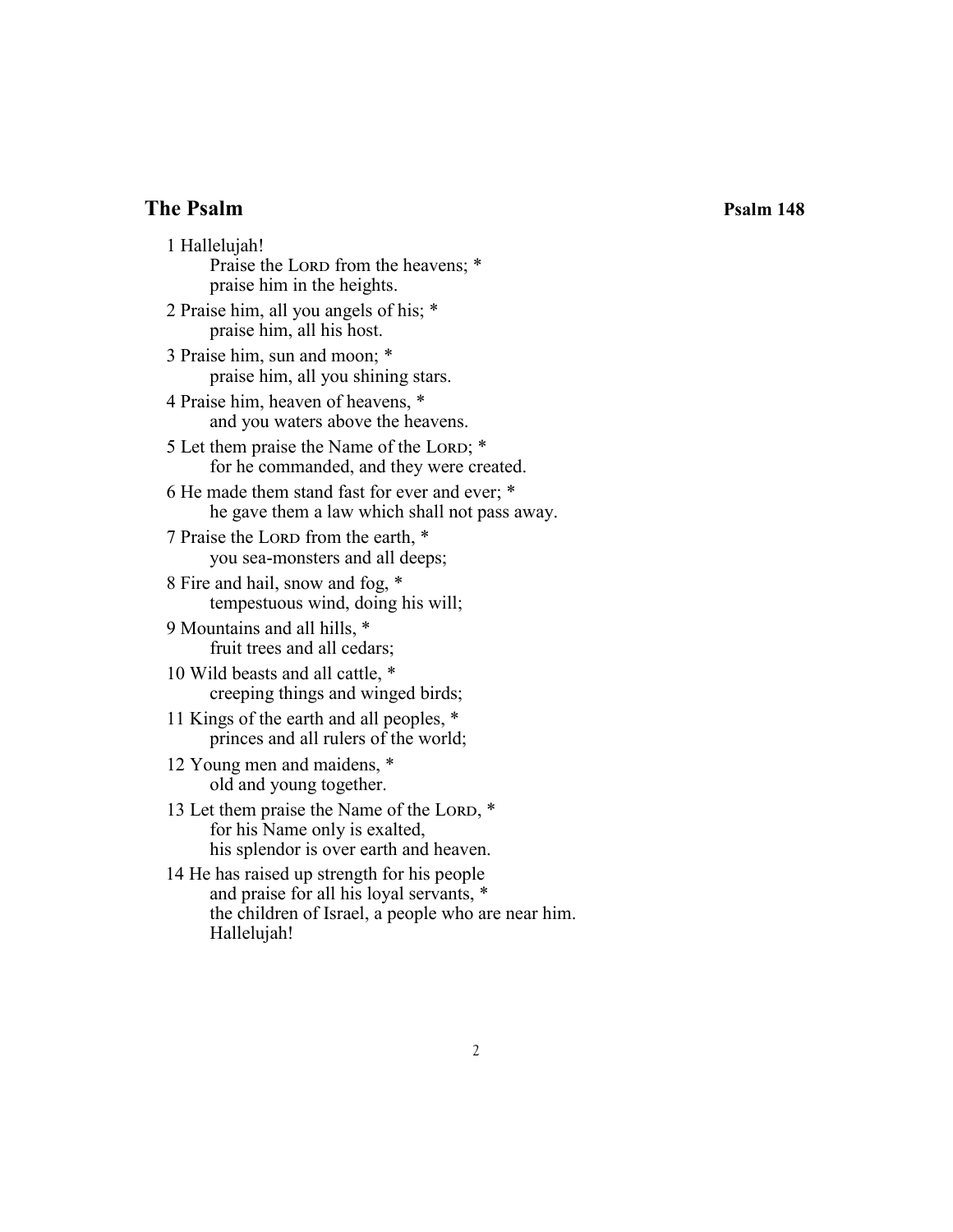#### **The Epistle** Revelation 21:1-6

I saw a new heaven and a new earth; for the first heaven and the first earth had passed away, and the sea was no more. And I saw the holy city, the new Jerusalem, coming down out of heaven from God, prepared as a bride adorned for her husband. And I heard a loud voice from the throne saying,

"See, the home of God is among mortals. He will dwell with them as their God; they will be his peoples, and God himself will be with them; he will wipe every tear from their eyes. Death will be no more; mourning and crying and pain will be no more, for the first things have passed away."

And the one who was seated on the throne said, "See, I am making all things new." Also he said, "Write this, for these words are trustworthy and true." Then he said to me, "It is done! I am the Alpha and the Omega, the beginning and the end. To the thirsty I will give water as a gift from the spring of the water of life."

#### **The Gospel John 13:31-35**

At the last supper, when Judas had gone out, Jesus said, "Now the Son of Man has been glorified, and God has been glorified in him. If God has been glorified in him, God will also glorify him in himself and will glorify him at once. Little children, I am with you only a little longer. You will look for me; and as I said to the Jews so now I say to you, 'Where I am going, you cannot come.' I give you a new commandment, that you love one another. Just as I have loved you, you also should love one another. By this everyone will know that you are my disciples, if you have love for one another."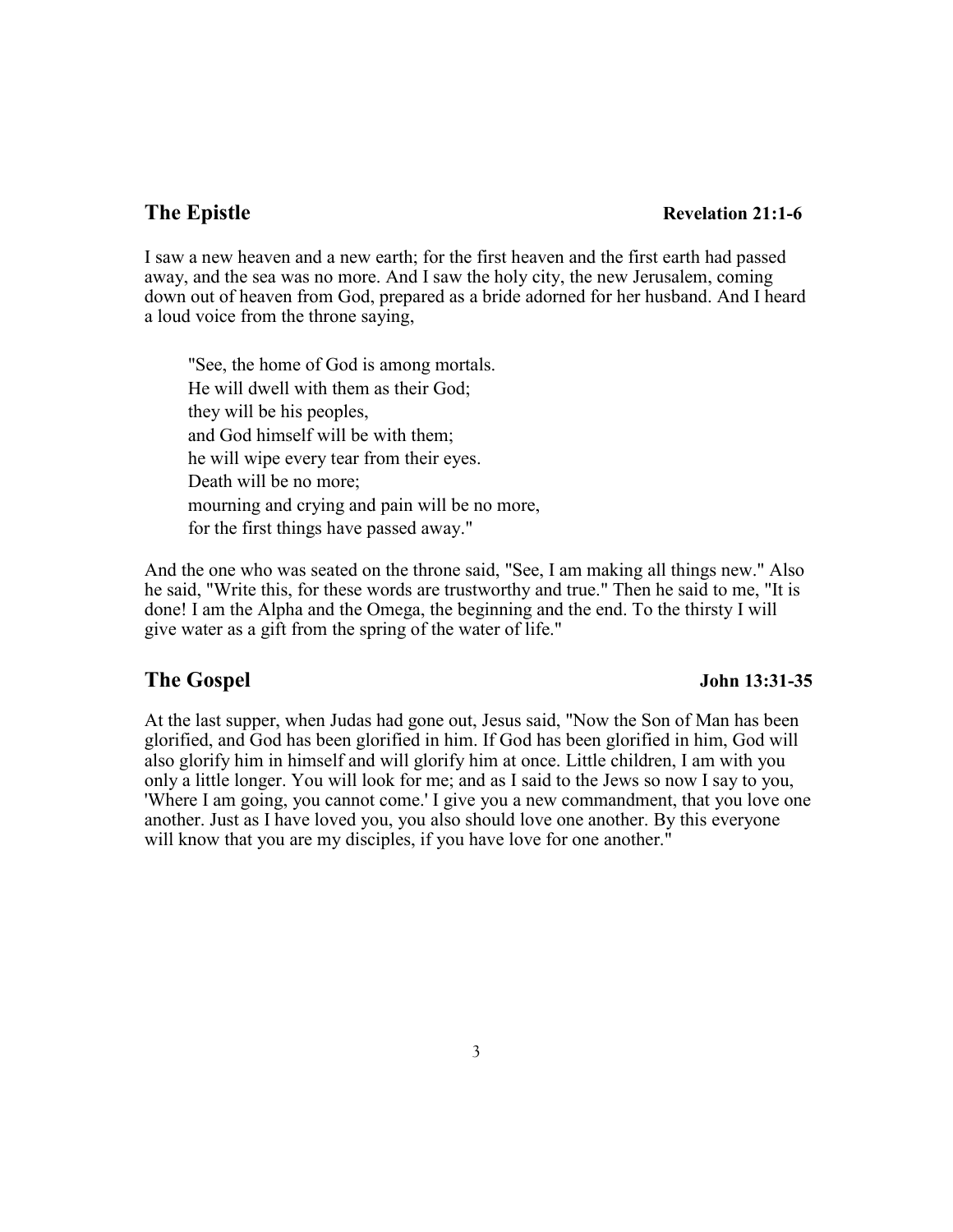# **PARISH ANNOUNCEMENTS**

**A Hearty Welcome to All**! We at James' are especially delighted, honored, and blessed to welcome visitors and newcomers here to this beloved church today. Assisted Listening Devices are available for the hearing impaired, please ask an usher for a device. Restrooms are located along the hallway that is through the exit at the front left corner of the sanctuary. Visitors in need of a pastoral call or interested in learning more about our parish and Church are invited to fill out a Welcome Card located in each pew and drop it with an usher, and you will receive a follow-up from our priest right away. Please note that all baptized Christians of any denomination are most welcome to receive Communion in our church.

# **TODAY:**

# **Clergy Welcome:**

While Fr. Dustin in away on vacation this week, we offer a hearty welcome and our gratitude to The Rev. Dr. David K. McIntosh for serving as our supply priest for our celebrations of the Holy Eucharist today! Please be sure you greet and share your thanks to Fr. David for being with us this morning.

# **Mission of the Month: Laundry Love**

Laundry Love of Greater Danbury (LLGD) helps people who are struggling financially clean their clothes and linens on a regular basis. We see the laundromat as a place where strangers become friends, people are known by name, and the worth of every human being is acknowledged and celebrated.

Laundry Love began in 2003 when T-Bone, a homeless gentleman living in Ventura, California, was asked, "T-Bone, how can we come alongside your life in a way that would matter?" His response was honest and practical, "If I had clean clothes, I think people would treat me like a human being."

There are currently about 325 registered Laundry Love locations across the U.S., including Danbury. Danbury currently serves over 180 individuals and families per month. For more information: www.laundrylove.org.

St. James', one of the founders of Laundry Love in Danbury, has been generous in its donations since it began in 2020. We hope you will consider a financial donation to this vital organization in our community. *~Denise Holl*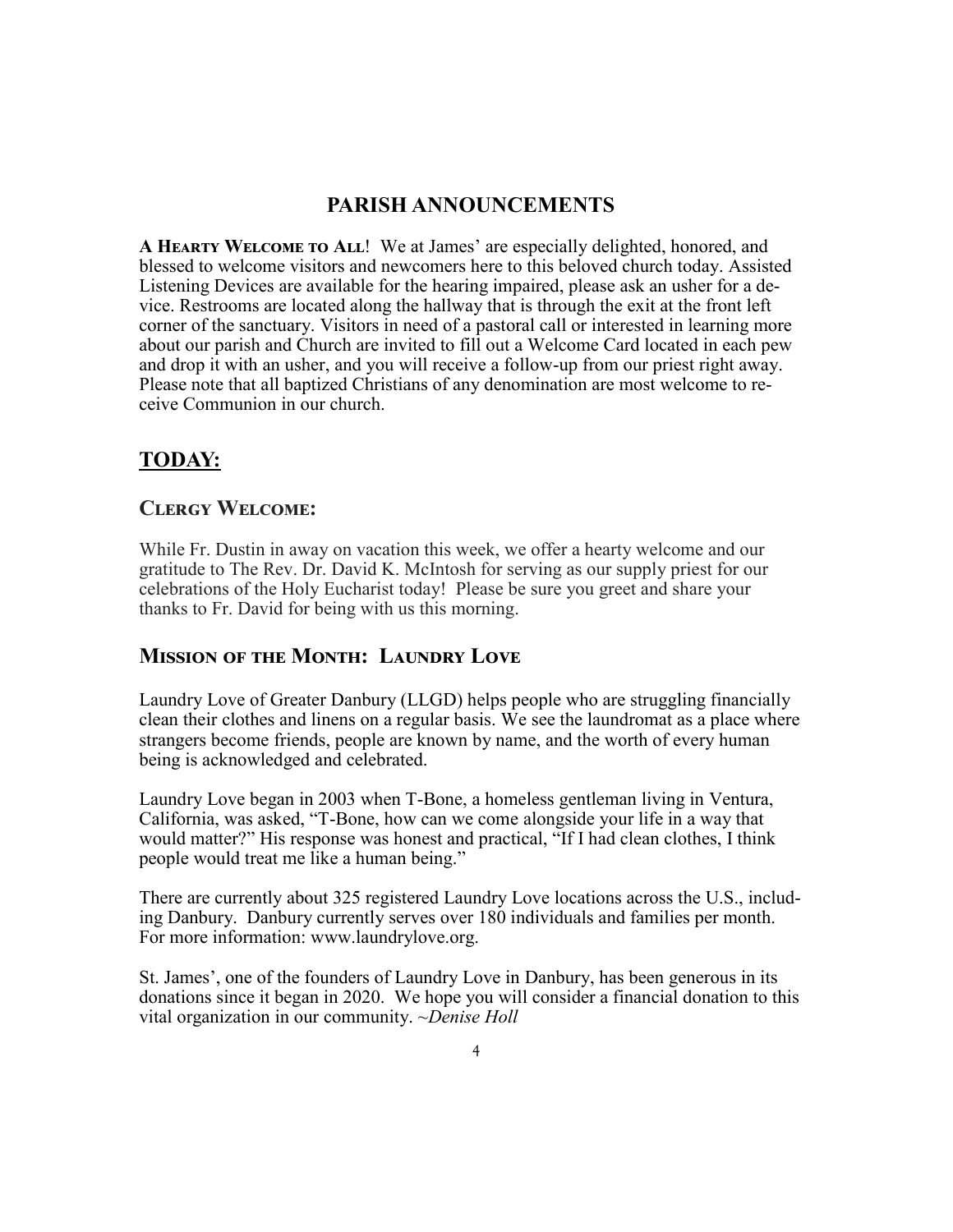# **Thank You!**

Thanks to all for making our Mother's Day Breakfast a success this year, for all those that attended and for those that assisted. Special thanks to Jim Beschle, John Boddie, Jehad Sabbagh (including shopping), Mark Sarkisian, and Mark Stirling along with Gary Rogers who assisted in clean-up and Carolyn Flynn who added an extra set of hands. Next year, we promise that bacon will be provided. ~Thank you, Dan Cox

Another huge thank you to all those who supported the ECW Bake Sale last Sunday. With your generosity, we were able to raise \$444 to fund our Teddy Bear and Blanket program. So thanks to all those bakers for their cookies, brownies, cakes, muffins, bread, … and for those who purchased these goodies. We are blessed!

### **Music for Easter V**

During our 10am worship service the Chancel Choir will be singing "Bless the Lord" by G.F. Handel as an Offertory anthem. One of the communion hymns "Come, my Way, my Truth, my Life" will be accompanied by St. James' Ringers, directed by Deidra Woodend, and the sound of a rain stick, played by Jean Hassen. *Joanne F. Archibald, Director of Music*

*"My heart is steadfast, O God, my heart is steadfast; I will sing, yes, I will sing praises!" Psalm 57:7*

### **The Easter 2022 Book of Loving Remembrance**

The Easter 2022 edition of our Book of Loving Remembrance is still available for pickup from our Information Table near the church entrance this morning. A digital copy has also been included in your E-News, and posted to our parish website for downloading.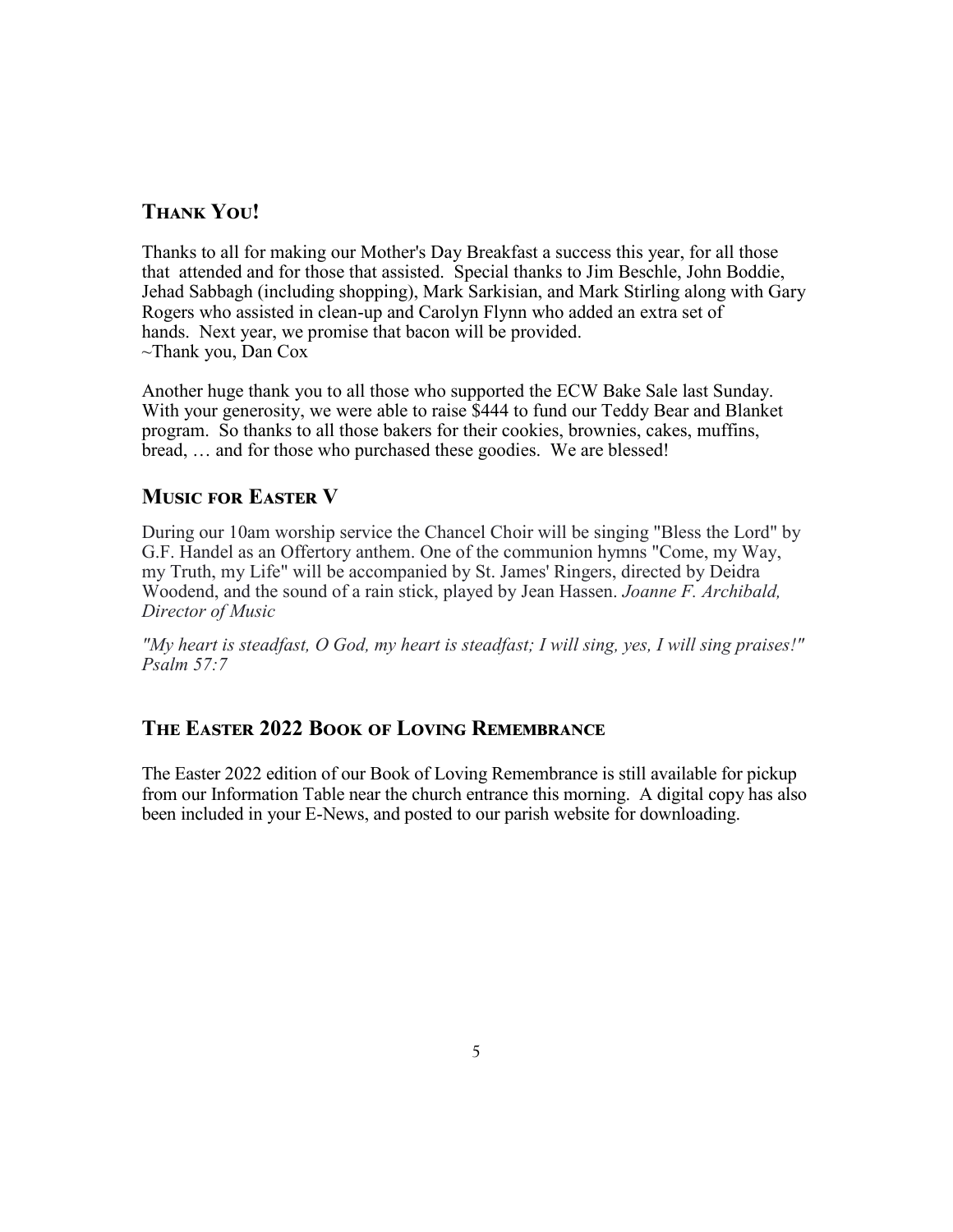# **April Vestry Meeting:**

Your Vestry Clerk Susie Sarkisian has prepared a summary of this week's vestry meeting, to help parishioners stay informed about the business of the parish. Hard copies are available for pickup from the Information Table near the church entrance, and can be downloaded from our weekly E-News.

# **THIS WEEK:**

- **Sunday:** Holy Eucharist, 8am *(Church)*; Chancel Choir Rehearsal, 9:15am *(Choir Room);* Choral Holy Eucharist, 10am *(Church and Live-Streamed);* Handbell Choir Rehearsal 11:30 *(Choir Room)*
- **Monday**: no meetings
- **Tuesday**: Vestry, 7pm *(Parish Hall);* Nar-Anon Meeting, 7pm *(Library)*
- **Wednesday**: Wednesday Book Group, 11am *(Lounge);* Noonday Prayers, 12pm *(Chapel);* A.A. Meeting, 7:15pm *(Library)*
- **Thursday:** Dorothy Day Meal Preparation, 10:00 am *(Parish Hall);* H.A. Meeting, 7pm *(Library);* Choir Rehearsal, 7pm *(Choir Room)*
- **Friday***:* Dorothy Day Meal Distribution, 12:30 pm *(Soup Kitchen)*
- **Saturday:** Episcopal Election Convention, Hartford; ECW meeting, 10:00 am, *(Parish Hall);* Bible Study, 11am *(Zoom)*

# **COMING UP:**

### **Rector Vacation:**

Fr. Dustin is off for vacation from Monday, May 9th through Sunday, May 22nd. Our Sunday worship will be led by supply clergy on May 15th and 22nd. Please reach our to our wardens Janet Brown or Lyn Meyers for pastoral assistance while Fr. Dustin is away.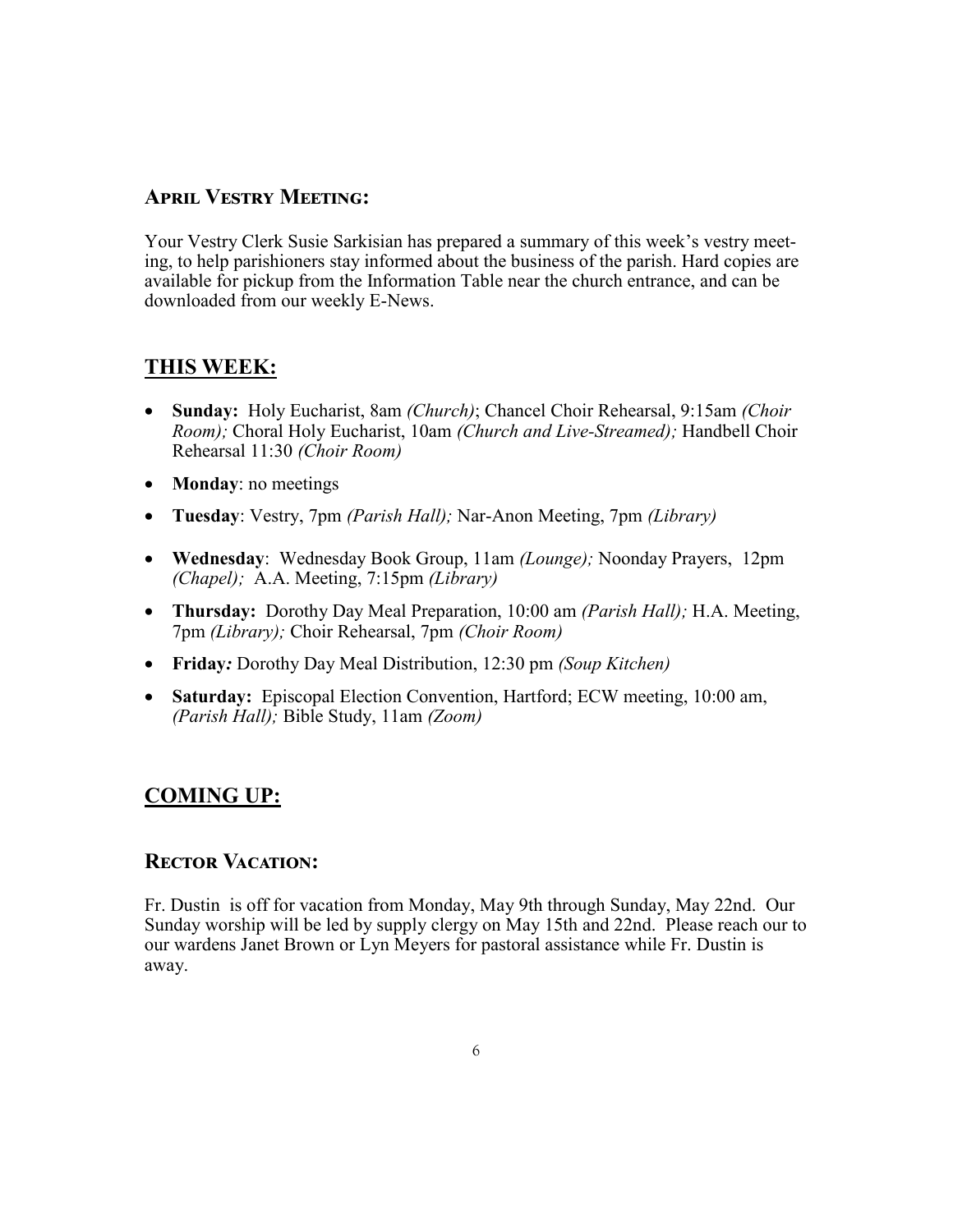# **ECCT Bishop Diocesan Transition:**

Please keep the voting delegates and clergy of The Episcopal Church in Connecticut in your prayers this week, in addition to the slate of candidates standing for election as our next diocesan bishop. The election will take place on Saturday, May 21st.

### **Annual St. James' Parish Picnic**

It's BAAAACKKKK! The Annual St. James' Parish Picnic is finally returning! Let's make this year a fellowship-filled and food filled kick off! Mark your calendars for **June 19th** , after the 10am service. Grilling, pot lucking, and a good does of 'returning to normal' - it's about time!

### **PARISH INTERCESSIONS**

*(To add a name to our Sunday prayers, please contact the Parish Office at 203-748-3561 or communications@saintjamesdanbury.org. Please be sure you ask permission from the individual before placing another's name on our public prayer list.)*

For all who are ill, in danger, or in sorrow: Roja, Takoda, Nikki, Bonnie, Rob, Susan, Bob, Kim, Dom, Irene, Donovan, Colin & Family, Nancy, Linda, Robin, Grace, Charlotte, Deborah, Joan, Linda, Alexis, Laura, Caroline, Brandon, Julian, Virginia, and the people of Ukraine.

For our Eucharistic Visitees: Rita Butler

For those who have died:

For those celebrating birthdays: Aubree Beaudry, Joan Tarrant, Alvin Tuck, Jason Flynn

For those celebrating anniversaries: *None this week.*

The Altar Flowers: Flowers dedicated for Ray Gomoll given by his nieces and nephews.

Flowers in loving memory of Silio Zeloni. Given by the Kuhn, DaCosta and Ursini families.